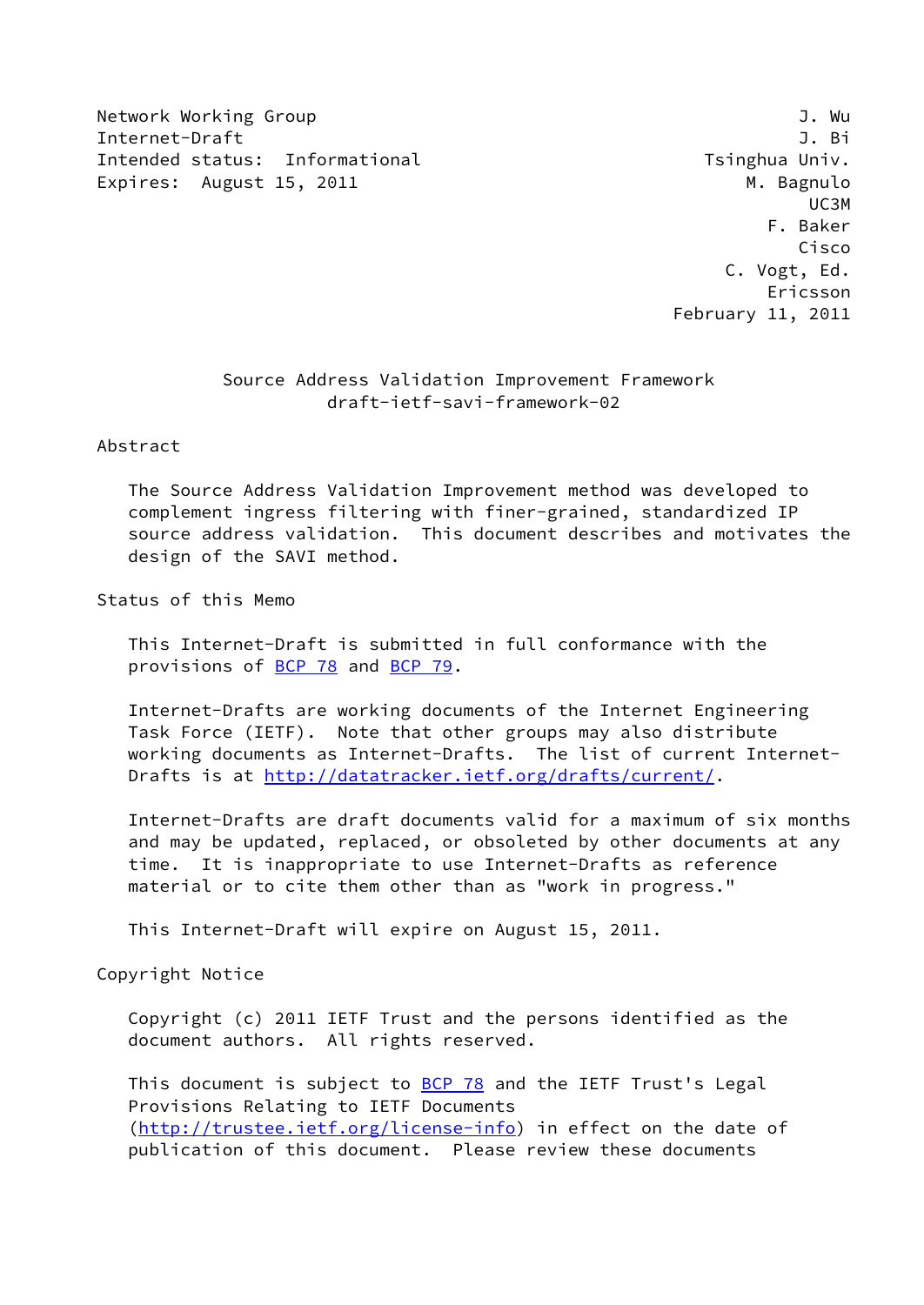Internet-Draft SAVI Framework February 2011

 carefully, as they describe your rights and restrictions with respect to this document. Code Components extracted from this document must include Simplified BSD License text as described in Section 4.e of the Trust Legal Provisions and are provided without warranty as described in the Simplified BSD License.

 This document may contain material from IETF Documents or IETF Contributions published or made publicly available before November 10, 2008. The person(s) controlling the copyright in some of this material may not have granted the IETF Trust the right to allow modifications of such material outside the IETF Standards Process. Without obtaining an adequate license from the person(s) controlling the copyright in such materials, this document may not be modified outside the IETF Standards Process, and derivative works of it may not be created outside the IETF Standards Process, except to format it for publication as an RFC or to translate it into languages other than English.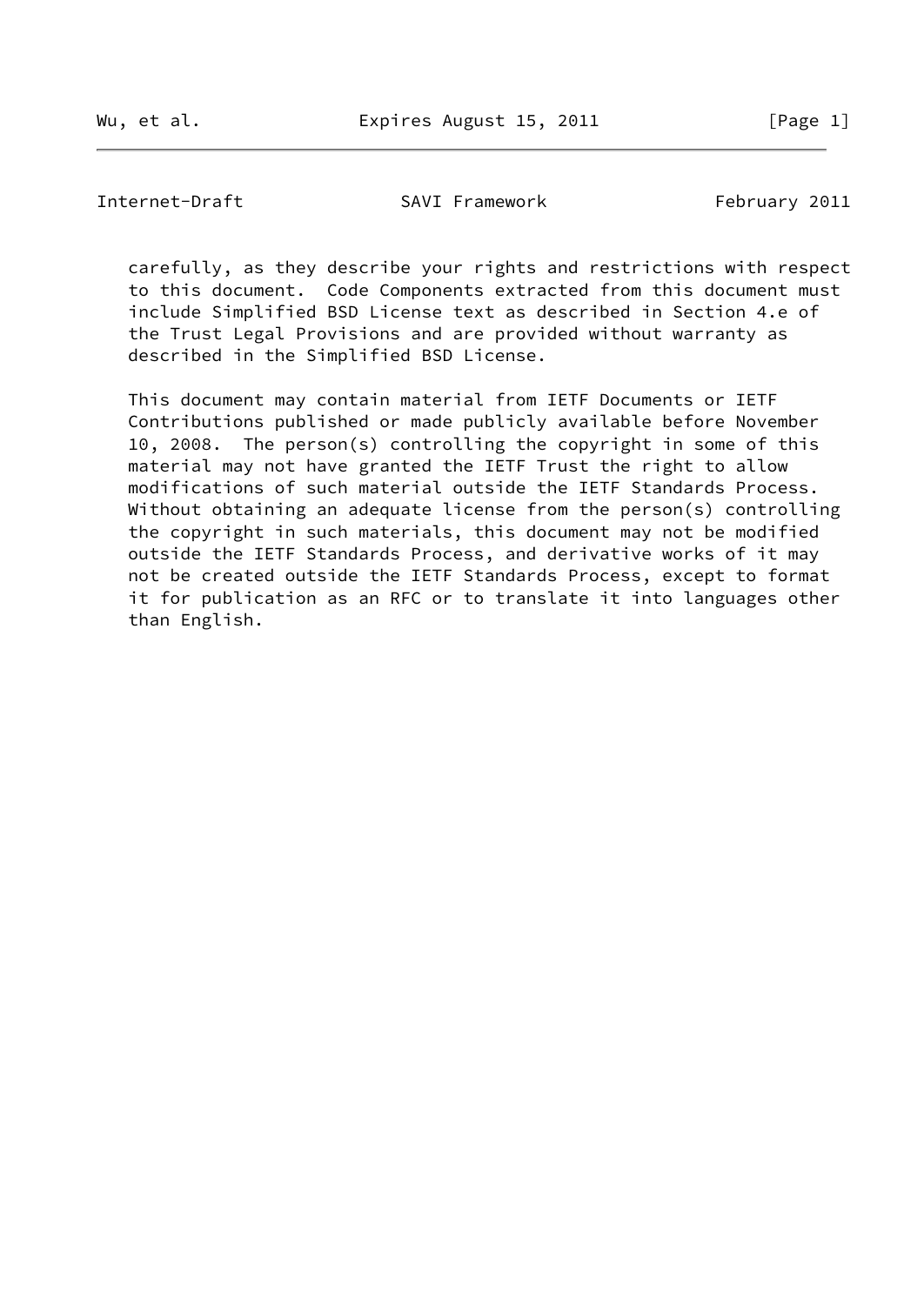Wu, et al. **Expires August 15, 2011** [Page 2]

 $\sim$ 

Internet-Draft SAVI Framework February 2011

# Table of Contents

|  | 4. Scalability Optimizations 7 |  |
|--|--------------------------------|--|
|  | 5. Reliability Optimizations 9 |  |
|  |                                |  |
|  |                                |  |
|  |                                |  |
|  |                                |  |
|  |                                |  |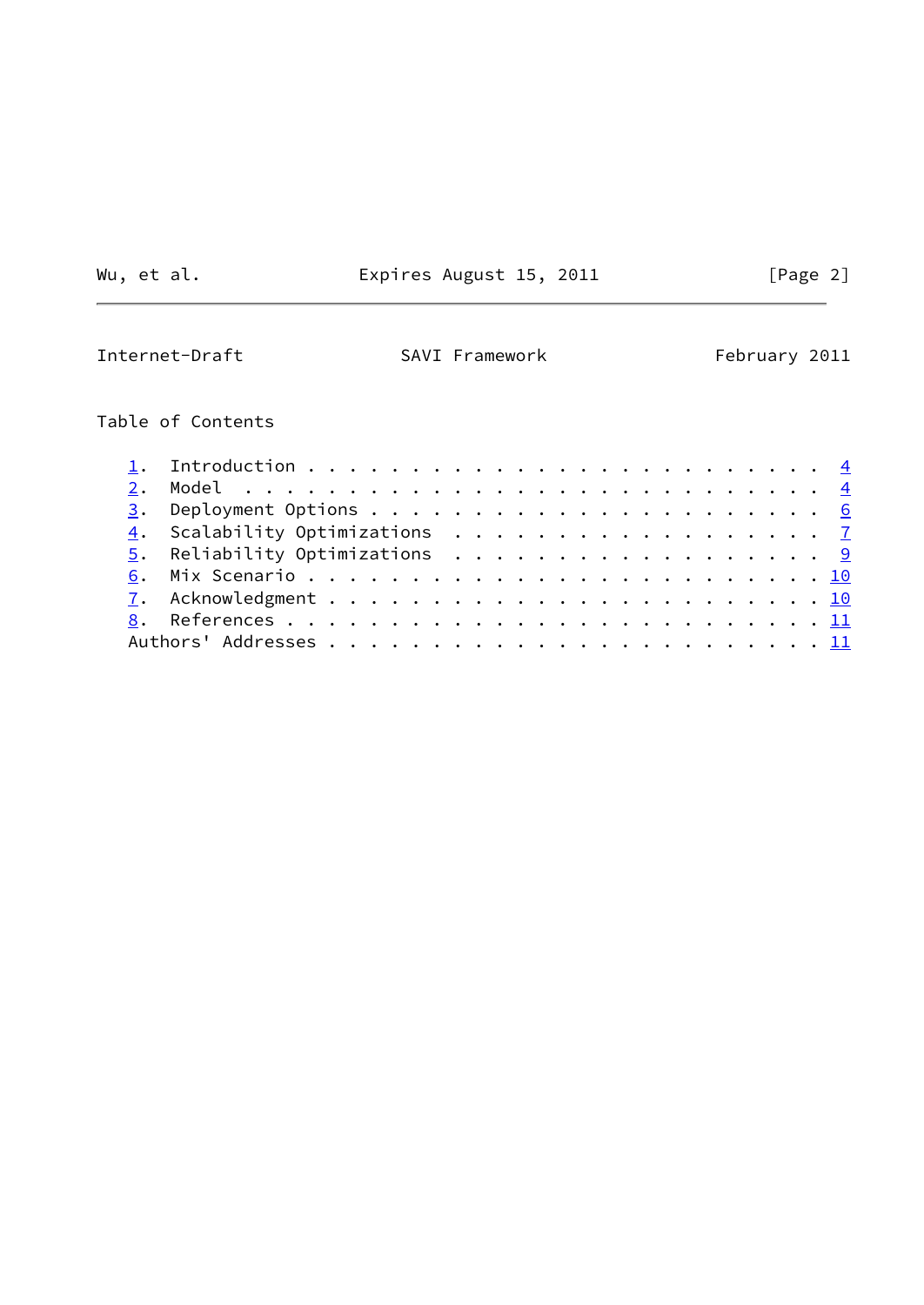Wu, et al. **Expires August 15, 2011** [Page 3]

<span id="page-3-1"></span>Internet-Draft SAVI Framework February 2011

## <span id="page-3-0"></span>[1](#page-3-0). Introduction

 Since IP source addresses are used by hosts and network entities to determine the origin of a packet and as a destination for return data, spoofing of IP source addresses can enable impersonation, concealment, and malicious traffic redirection. Unfortunately, the Internet architecture does not prevent IP source address spoofing. Since the IP source address of a packet generally takes no role in forwarding the packet, it can be selected arbitrarily by the sending host without jeopardizing packet delivery. Extra methods are necessary for IP source address validation, to augment packet forwarding with an explicit check of whether a given packet's IP source address is legitimate.

 IP source address validation can happen at different granularity: Ingress filtering [[BCP38\]](#page-11-3), a widely deployed standard for IP source address validation, functions at the coarse granularity of networks. It verifies that the prefix of an IP source address routes to the network from which the packet was received. An advantage of ingress filtering is simplicity: The decision of whether to accept or to reject an IP source address can be made solely based on the information available from routing protocols. However, the simplicity comes at the cost of not being able to validate IP source addresses at a finer granularity, due to the aggregated nature of the information available from routing protocols. Finer-grained IP source address validation would be helpful to enable IP-source address-based authentication, authorization, and host localization, as well as to efficiently identify misbehaving hosts. Partial solutions [[BA2007](#page-11-4)] exist for finer-grained IP source address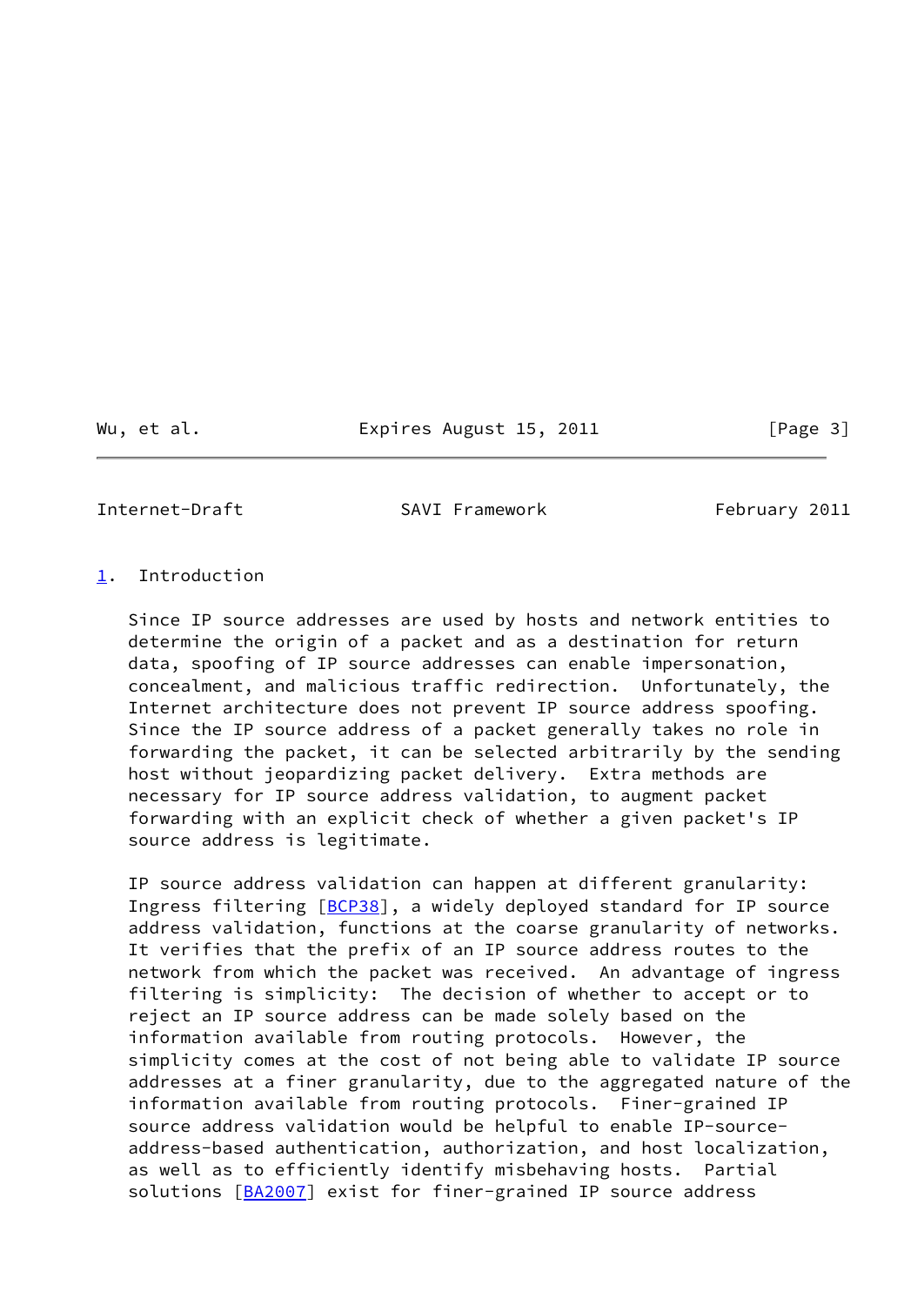validation, but are proprietary and hence often unsuitable for corporate procurement.

 The Source Address Validation Improvement method was developed to complement ingress filtering with standardized IP source address validation at the maximally fine granularity of individual IP addresses: It prevents hosts attached to the same link from spoofing each other's IP addresses. To facilitate deployment in networks of various kinds, the SAVI method was designed to be modular and extensible. This document describes and motivates the design of the SAVI method.

## <span id="page-4-0"></span>[2](#page-4-0). Model

 To enable network operators to deploy fine-grained IP source address validation without a dependency on supportive functionality on hosts, the SAVI method was designed to be purely network-based. A SAVI instance is located on the path of hosts' packets, enforcing the

| Wu, et al. | Expires August 15, 2011 | [Page 4] |
|------------|-------------------------|----------|
|            |                         |          |

Internet-Draft SAVI Framework February 2011

 hosts' use of legitimate IP source addresses according to the following three-step model:

- 1. Identify which IP source addresses are legitimate for a host, based on monitoring packets exchanged by the host.
- 2. Bind a legitimate IP address to a link layer property of the host's network attachment. This property, called a "binding anchor", must be verifiable in every packet that the host sends, and harder to spoof than the host's IP source address itself.
- 3. Enforce that the IP source addresses in packets match the binding anchors to which they were bound.

 This model allows a SAVI instance to be located anywhere on the link to which the hosts attach, hence enabling different locations for a SAVI instance. One way to locate a SAVI instance is in the hosts' default router. IP source addresses are then validated in packets traversing the default router, yet the IP source addresses in packets exchanged locally on the link may bypass validation. Another way to locate a SAVI instance is in a switch between the hosts and their default router. Thus, packets may undergo IP source address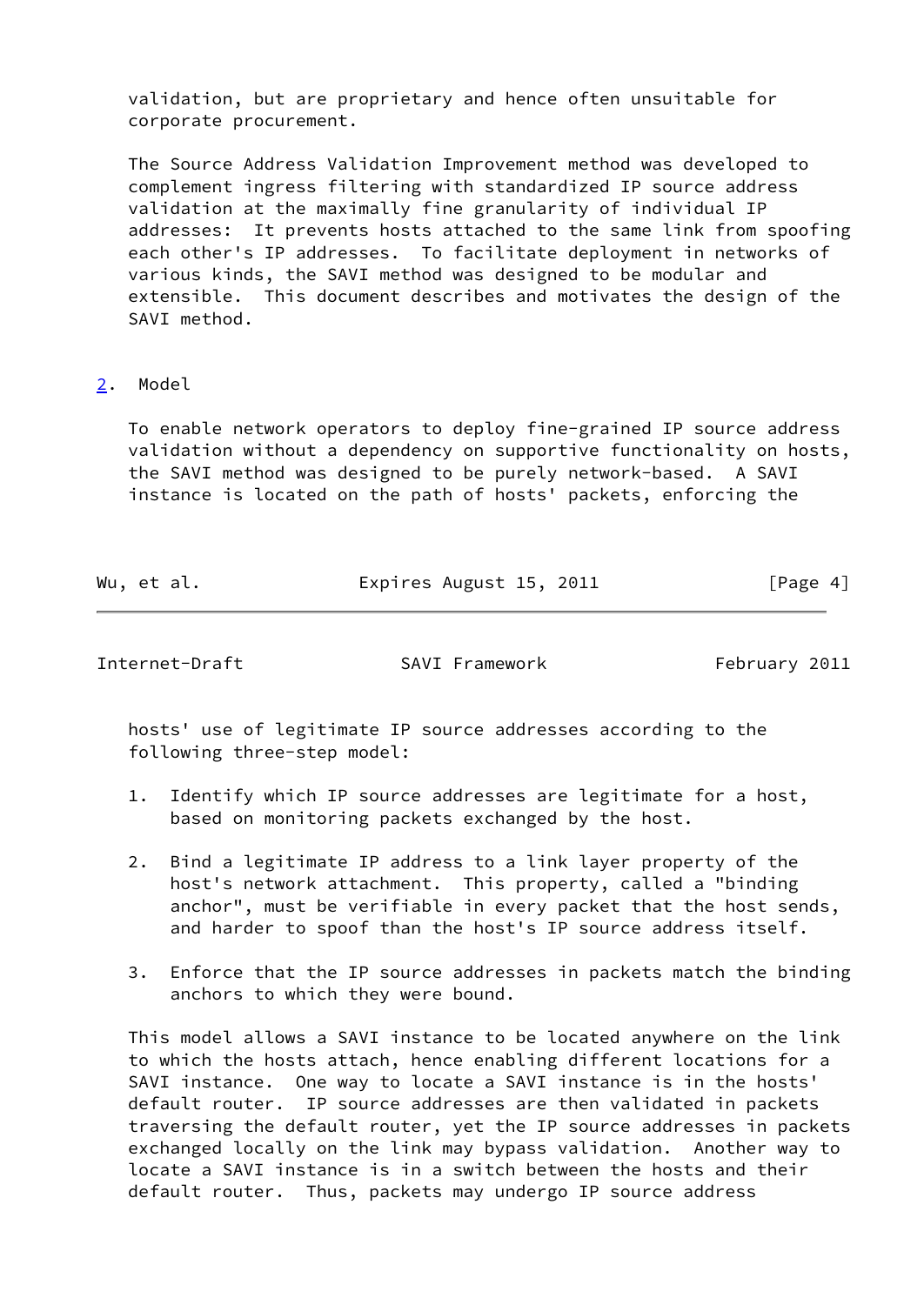validation even if exchanged locally on the link.

 The closer a SAVI instance is located to the hosts, the more effective the SAVI method is. This is because each of the three steps of the SAVI model can best be accomplished in a position close to the host:

- o Identifying a host's legitimate IP source addresses is most efficient close to the host, because the likelihood that the host's packets bypass a SAVI instance, and hence cannot be monitored, increases with the distance between the SAVI instance and the host.
- o Selecting a binding anchor for a host's IP source address is easiest close to the host, because many link layer properties are unique for a given host only on a link segment directly attaching to the host.
- o Enforcing a host's use of a legitimate IP source address is most reliable when pursued close to the host, because the likelihood that the host's packets bypass a SAVI instance, and hence do not undergo IP source address validation, increases with the distance between the SAVI instance and the host.

 The preferred location of SAVI instances is therefore close to hosts, such as in switches that directly attach to the hosts whose IP source

| [Page 5]<br>Expires August 15, 2011<br>Wu, et al. |  |  |
|---------------------------------------------------|--|--|
|---------------------------------------------------|--|--|

<span id="page-5-1"></span>Internet-Draft SAVI Framework February 2011

addresses are being validated.

<span id="page-5-0"></span>[3](#page-5-0). Deployment Options

The model of the SAVI method, as explained in **Section 2**, is deployment-specific in two ways:

- o The identification of legitimate IP source addresses is dependent on the IP address assignment method in use on a link, since it is through assignment that a host becomes the legitimate user of an IP source address.
- o Binding anchors are dependent on the technology used to build the link on which they are used, as binding anchors are link layer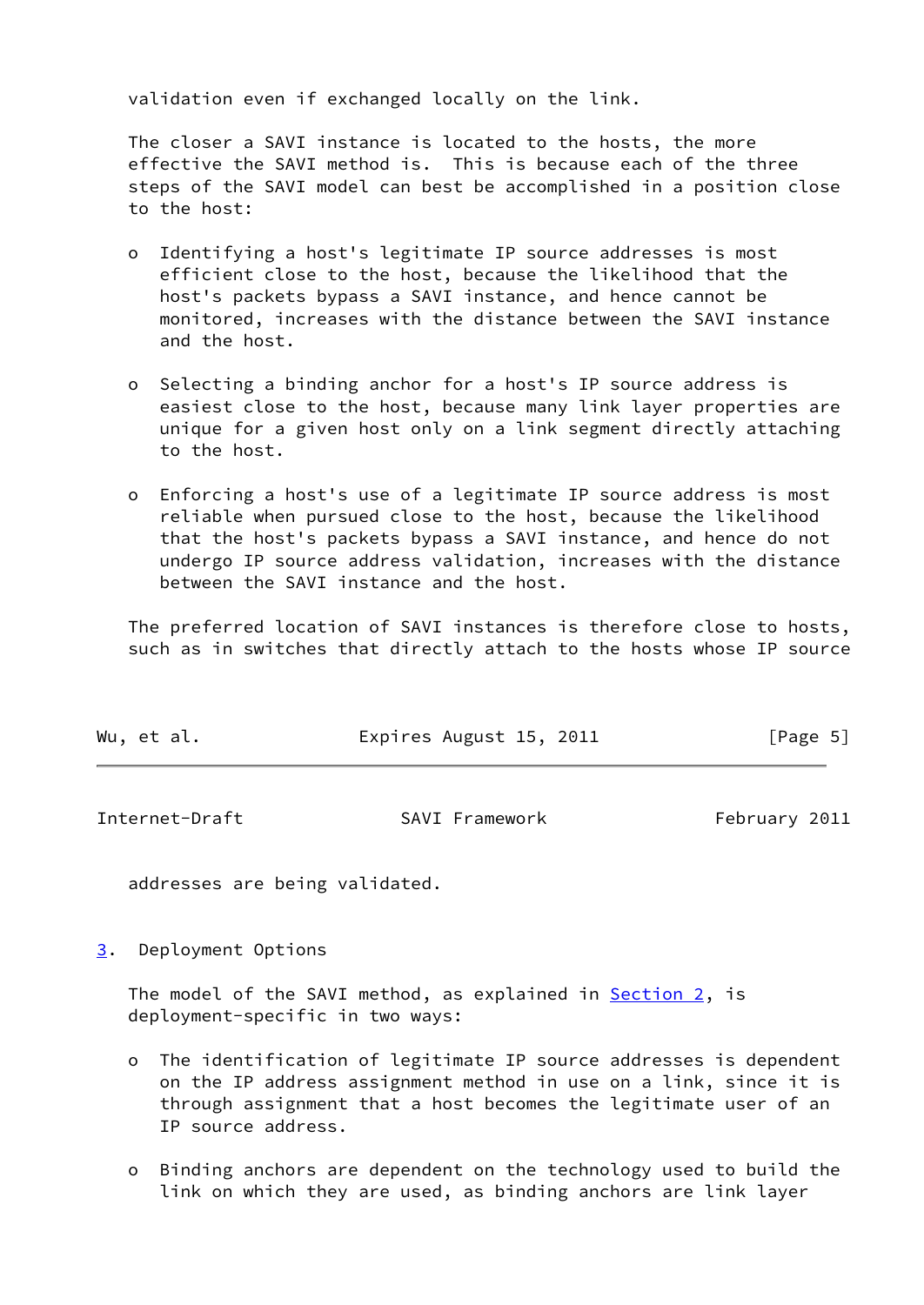properties of a host's network attachment.

 To facilitate the deployment of the SAVI method in networks of various kinds, the SAVI method is designed to support different IP address assignment methods, and to function with different binding anchors. Naturally, both the IP address assignment methods in use on a link and the available binding anchors have an impact on the functioning and the strength of IP source address validation. The following two sub-sections explain this impact, and describe how the SAVI method accommodates this.

#### <span id="page-6-1"></span>[3.1](#page-6-1). IP Address Assignment Methods

 Since the SAVI method traces IP address assignment packets, it necessarily needs to incorporate logic that is specific to particular IP address assignment methods. However, developing SAVI method variants for each IP address assignment method is alone not sufficient, since multiple IP address assignment methods may co-exist on a given link. The SAVI method hence comes in multiple variants: for links with Stateless Address Autoconfiguration, for links with DHCP, for links with Secure Neighbor Discovery, and for links that use any combination of IP address assignment methods.

 The reason to develop SAVI method variants for each single IP address configuration method, in addition to the variant that handles all IP address assignment methods, is to minimize the complexity of the common case: Many link deployments today either are constrained to a single IP address assignment methods or, equivalently from the perspective of the SAVI method, separate IP address assignment methods into different IP address prefixes. The SAVI method for such links can be simpler than the SAVI method for links with multiple IP address assignment methods per IP address prefix.

| Wu, et al. | Expires August 15, 2011 | [Page 6] |
|------------|-------------------------|----------|
|            |                         |          |

<span id="page-6-0"></span>Internet-Draft SAVI Framework February 2011

## <span id="page-6-2"></span>[3.2](#page-6-2). Binding Anchors

The SAVI method supports a range of binding anchors:

- o The IEEE extended unique identifier, EUI-48 or EUI-64, of a host's interface.
- o The port on an Ethernet switch to which a host attaches.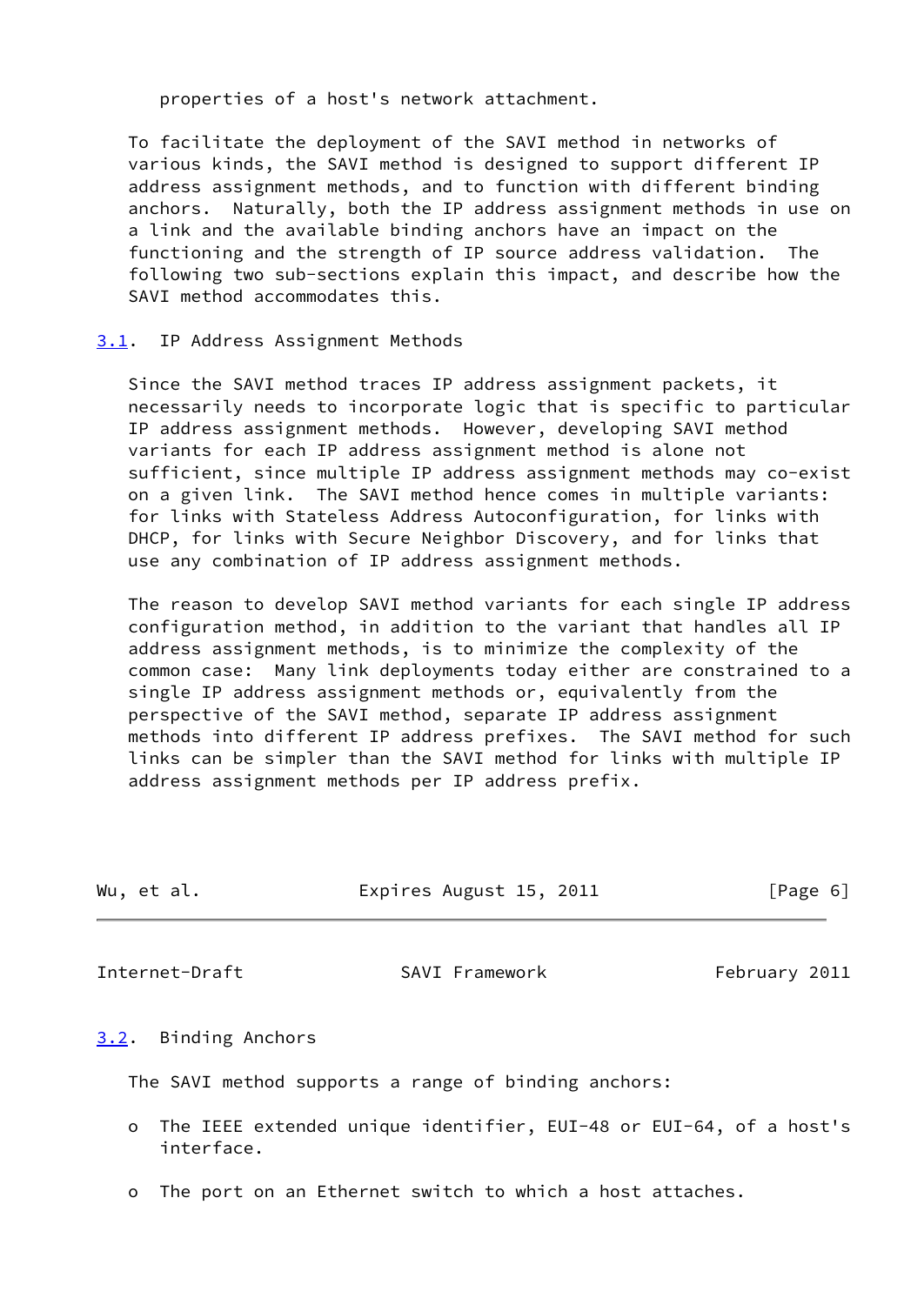- o The security association between a host and the base station on wireless links.
- o The combination of a host interface's link-layer address and a customer relationship in cable modem networks.
- o An ATM virtual channel, a PPPoE session identifier, or an L2TP session identifier in a DSL network.
- o A tunnel that connects to a single host, such as an IP-in-IP tunnel, a GRE tunnel, or an MPLS label-switched path.

 The various binding anchors differ significantly in the security they provide. IEEE extended unique identifiers, for example, fail to render a secure binding anchor because they can be spoofed with little effort. And switch ports alone may be insufficient because they may connect to more than a single host, such as in the case of concatenated switches.

 Given this diversity in the security provided, one could define a set of possible binding anchors, and leave it up to the administrator to choose one or more of them. Such a selection of binding anchors would, of course, have to be accompanied by an explanation of the pros and cons of the different binding anchors. In addition, SAVI devices may have a default binding anchor depending on the lower layers. Such a default could be to use switch ports when available, and MAC addresses otherwise. Or to use MAC addresses, and switch ports in addition if available.

<span id="page-7-0"></span>[4](#page-7-0). Scalability Optimizations

 The preference to locate a SAVI instance close to hosts implies that multiple SAVI instances must be able to co-exist in order to support large links. Although the model of the SAVI method is independent of the number of SAVI instances per link, co-existence of multiple SAVI instances without further measures can lead to higher-than-necessary memory requirements: Since a SAVI instance creates bindings for the IP source addresses of all hosts on a link, bindings are replicated

Wu, et al. **Expires August 15, 2011** [Page 7]

Internet-Draft SAVI Framework February 2011

if multiple SAVI instances co-exist on the link. High memory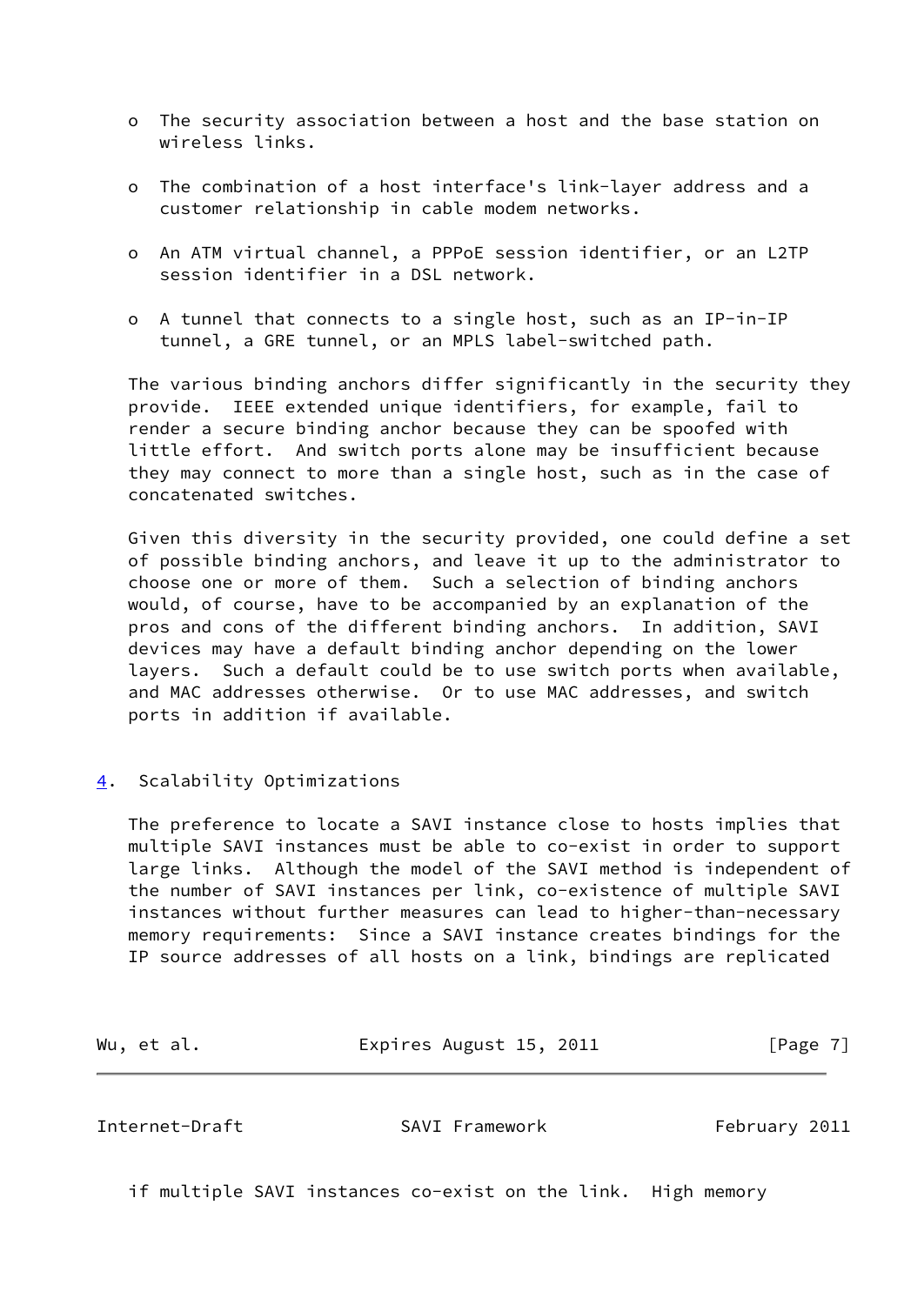requirements, in turn, increase the cost of a SAVI instance. This is problematic in particular for SAVI instances that are located on a switch, since it may significantly increase the cost of such a switch.

 To reduce memory requirements for SAVI instances that are located on a switch, the SAVI method enables the suppression of binding replication on links with multiple SAVI instances. This requires manual disabling of IP source address validation on switch ports that connect to other switches running a SAVI instance. Each SAVI instance is then responsible for validating IP source addresses only on those ports to which hosts attach either directly, or via switches without a SAVI instance. On ports towards other switches running a SAVI instance, IP source addresses are not validated. The switches running SAVI instances thus form a "protection perimeter". The IP source addresses in packets passing the protection perimeter are validated by the ingress SAVI instance, but no further validation takes place as long as the packets remain within, or leave the protection perimeter.



Figure 1: Protection perimeter concept

 Figure 1 illustrates the concept of the protection perimeter. The figure shows a link with six switches, of which four, denoted "SAVI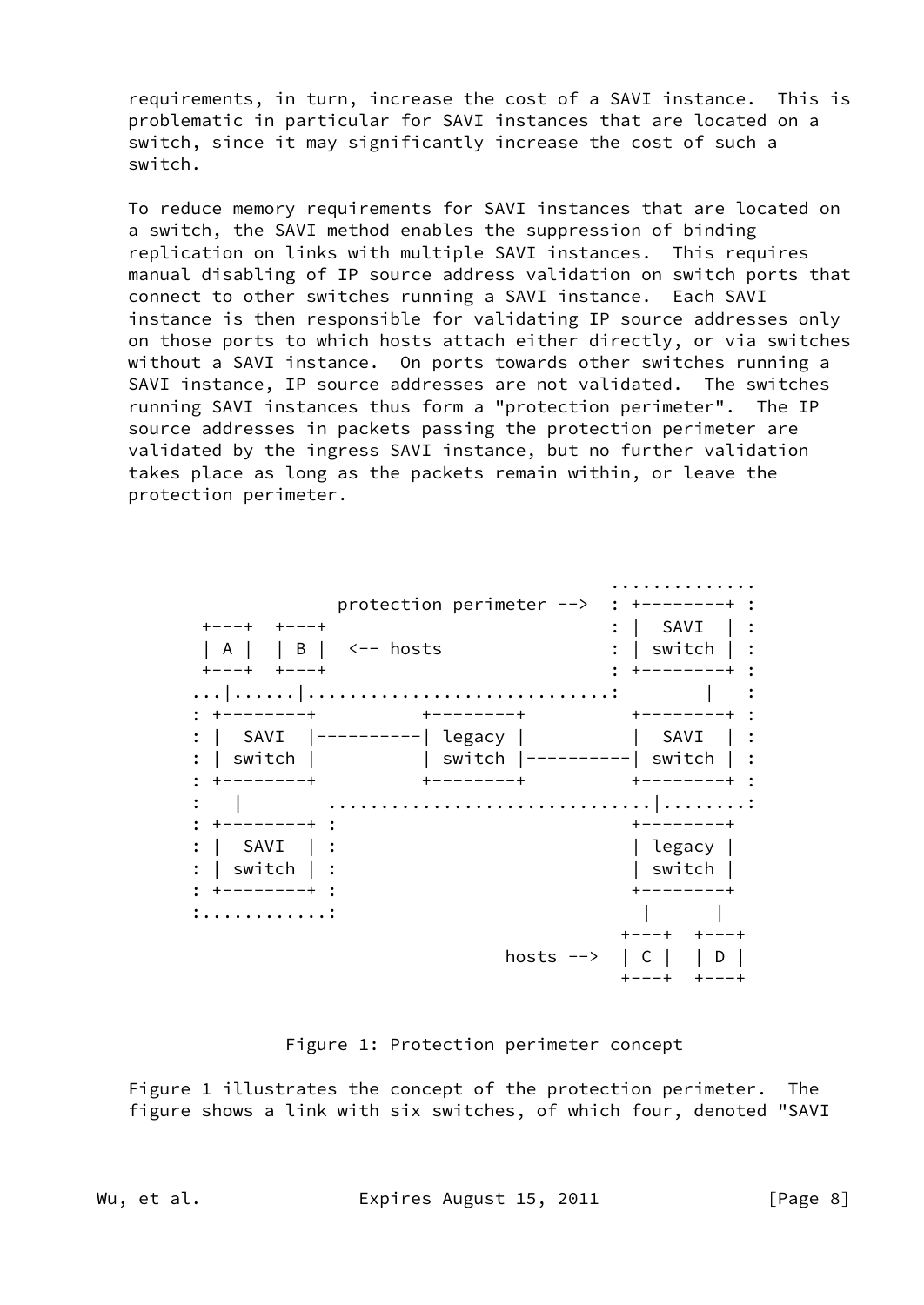#### <span id="page-9-1"></span>Internet-Draft SAVI Framework February 2011

 switch", run a SAVI instance. The protection perimeter created by the four SAVI instances is shown as a dotted line in the figure. IP source address validation is enabled on all switch ports on the protection perimeter, and it is disabled on all other switch ports. Four hosts, denoted A through D in the figure, attach to the protection perimeter.

 In the example of figure Figure 1, the protection perimeter encompasses one of the legacy switches, located in the middle of the depicted link topology. This enables a single, unpartitioned protection perimeter. A single protection perimeter minimizes memory requirements for the SAVI instances because every binding is kept only once, namely, by the SAVI instance that attaches to the host being validated. Excluding the legacy switch from the protection perimeter would result in two smaller protection perimeters to the left and to the right of the depicted link topology. The memory requirements for the SAVI instances would then be higher: Since IP source address validation would be activated on the two ports connecting to the legacy switch, the SAVI instances adjacent to the legacy switch would replicate all bindings from the respectively other protection perimeter. The reason why it is possible to include the legacy switch in the protection perimeter is because the depicted link topology guarantees that packets cannot enter the protection perimeter via this legacy switch. Without this guarantee, the legacy switch would have to be excluded from the protection perimeter in order to ensure that packets entering the protection perimeter undergo IP source address validation.

<span id="page-9-0"></span>[5](#page-9-0). Reliability Optimizations

 The explicit storage of legitimate IP addresses in the form of bindings implies that failure to create a binding, or the premature removal of bindings, can lead to loss of legitimate packets. There are three situations in which this can happen:

- o Legitimate IP address configuration packets, which should trigger the creation of a binding in a SAVI instance, are lost before reaching the SAVI instance.
- o A SAVI instance loses a binding, for example, due to a restart.
- o The link topology changes, resulting in hosts to communicate through SAVI instances that do not have a binding for those hosts' IP addresses.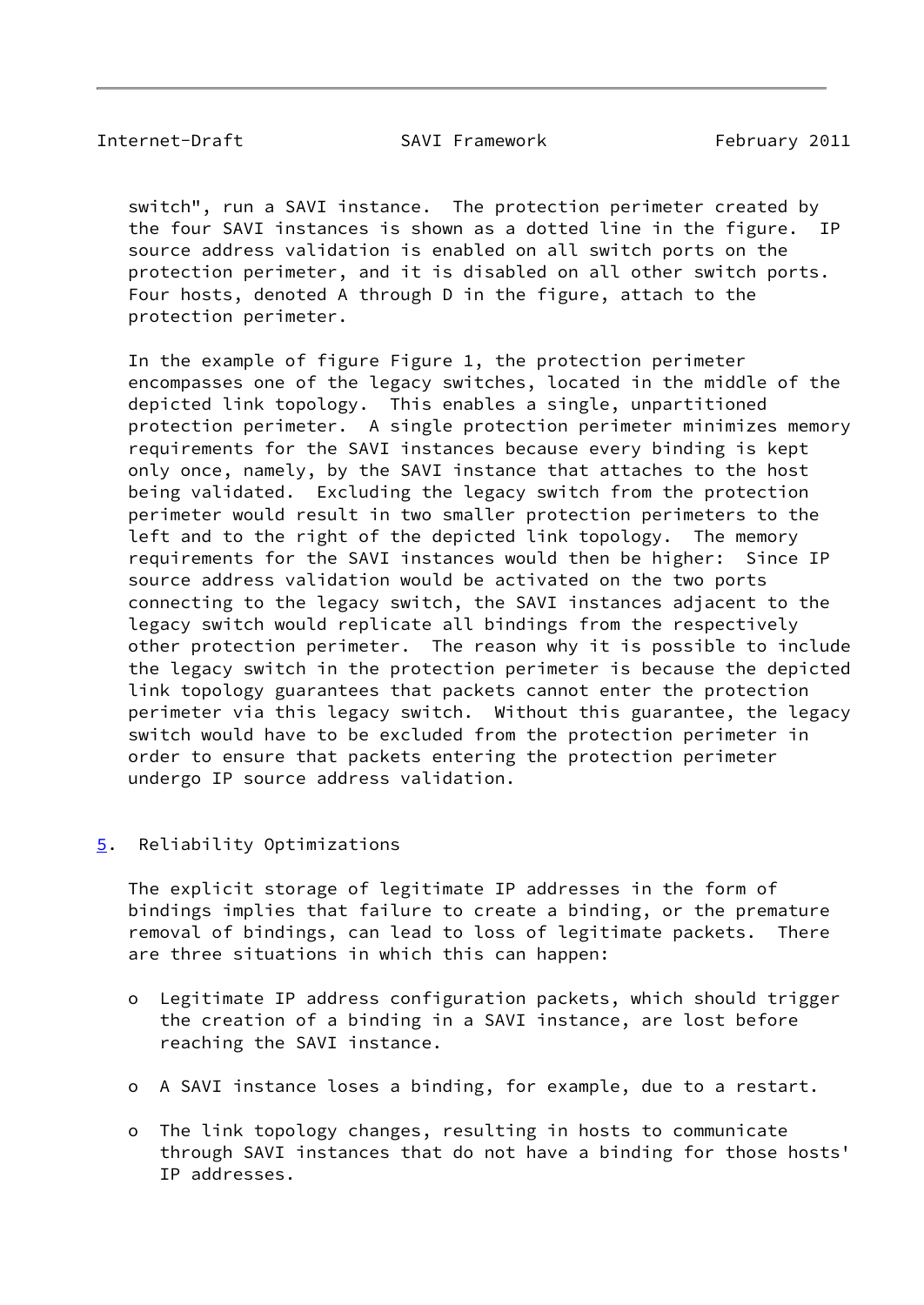To limit the disruption that missing bindings for legitimate IP addresses can have, the SAVI method includes a mechanism for reactive

Wu, et al. **Expires August 15, 2011** [Page 9]

<span id="page-10-1"></span>Internet-Draft SAVI Framework February 2011

 binding creation based on regular packets. This mechanism supplements the proactive binding creation based on IP address configuration packets. Reactive binding creation occurs when a SAVI instances recognizes excessive drops of regular packets originating from the same IP address. The SAVI instance then verifies whether said IP address is unique on the link. How the verification is carried out depends on the IP address configuration method that the SAVI instance supports: The SAVI method variant for Stateless Address Autoconfiguration and for Secure Neighbor Discovery verifies an IP address through the Duplicate Address Detection procedure. The SAVI method variant for DHCP verifies an IP address through a DHCP Lease Query message exchange with the DHCP server. If verification indicates that the IP address is unique on the link, the SAVI instance creates a binding for the IP address. Otherwise, no binding is created, and packets sent from the IP address continue to be dropped.

## <span id="page-10-0"></span>[6](#page-10-0). Mix Scenario

 While multiple assignment methods can be used on the same link, the SAVI device may have to deal with a mix of binding discovery methods. if the address prefix used for each assignment method is different, mix scenario can handle the same as scenario with only one assignment method. If different address assignment methods are used to assign addresses from the same prefix, additional considerations are needed because one binding mechanism may create a binding violating an existing binding from another binding mechanism, e.g., binding from SAVI-FCFS may violate binding from SAVI-DHCP. Thus, the collision between different SAVI mechanisms in mix scenario must be handled in case more than one address assignment method is used to assign addresses from the same prefix.

 Prioritization relationship between different address assignment methods is used as the basis to solve possible collisions. Current standard documents of address assignment methods have implied the prioritization relationship in general cases. However, considering in some scenarios, default prioritization level may not be quite suitable. Configurable prioritization level should be supported in a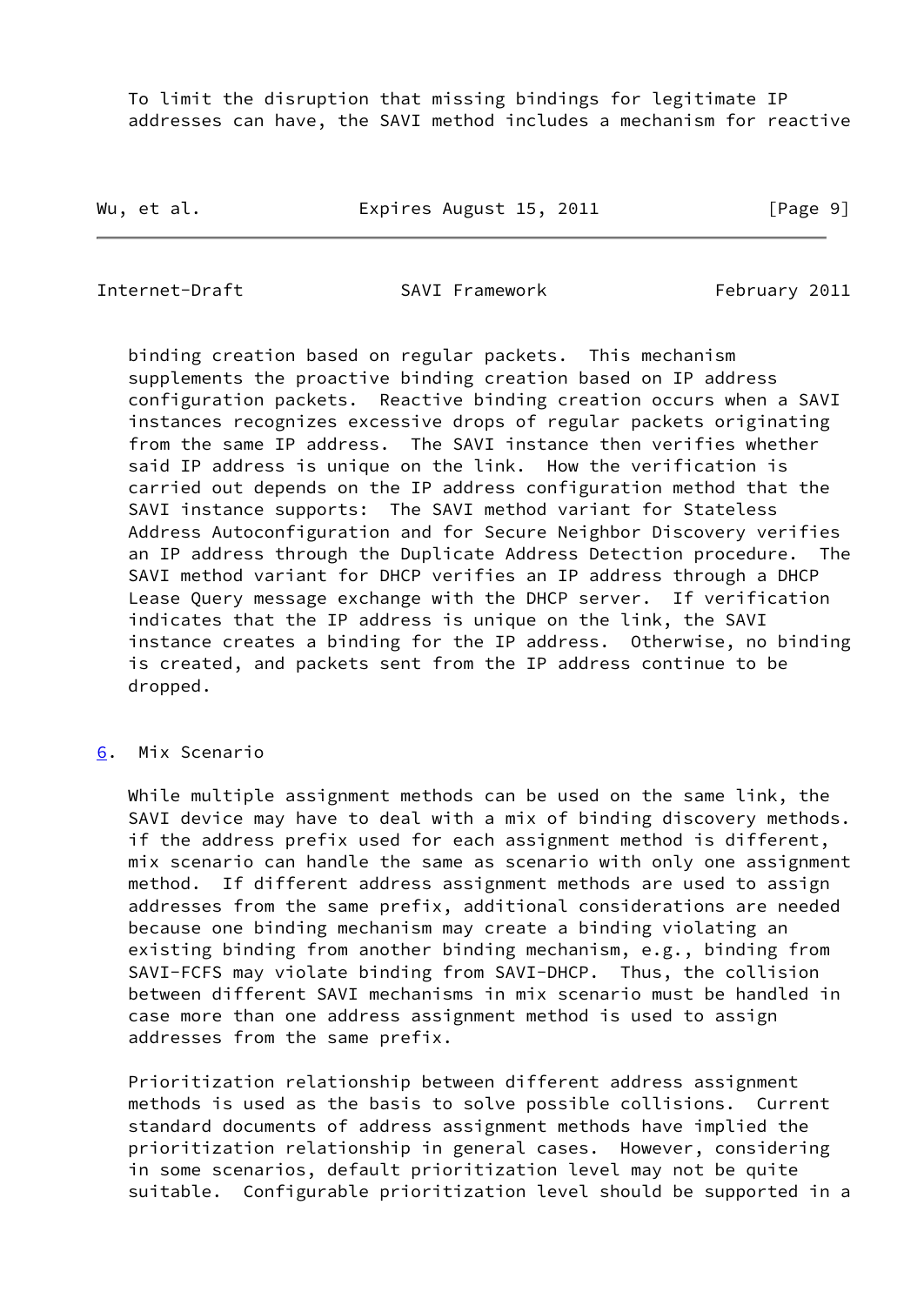document of SAVI solution for the mix scenario.

<span id="page-11-0"></span>[7](#page-11-0). Acknowledgment

 The author would like to thank the SAVI working group for a thorough technical discussion on the design and the framework of the SAVI method, as captured in this document, in particular Erik Nordmark, Guang Yao, Eric Levy-Abegnoli, and Alberto Garcia. Thanks also to

| Expires August 15, 2011<br>Wu, et al. | [Page 10] |
|---------------------------------------|-----------|
|---------------------------------------|-----------|

<span id="page-11-2"></span>Internet-Draft SAVI Framework February 2011

Torben Melsen for reviewing this document.

This document was generated using the xml2rfc tool.

- <span id="page-11-4"></span><span id="page-11-3"></span><span id="page-11-1"></span>[8](#page-11-1). References
	- [BA2007] Baker, F., "Cisco IP Version 4 Source Guard", IETF Internet draft (work in progress), November 2007.
	- [BCP38] Paul, P. and D. Senie, "Network Ingress Filtering: Defeating Denial of Service Attacks which employ IP Source Address Spoofing", [RFC 2827](https://datatracker.ietf.org/doc/pdf/rfc2827), [BCP 38](https://datatracker.ietf.org/doc/pdf/bcp38), May 2000.

Authors' Addresses

 Jianping Wu Computer Science, Tsinghua University Beijing 100084 China

Email: jianping@cernet.edu.cn

 Jun Bi Network Research Center, Tsinghua University Beijing 100084 China

Email: junbi@tsinghua.edu.cn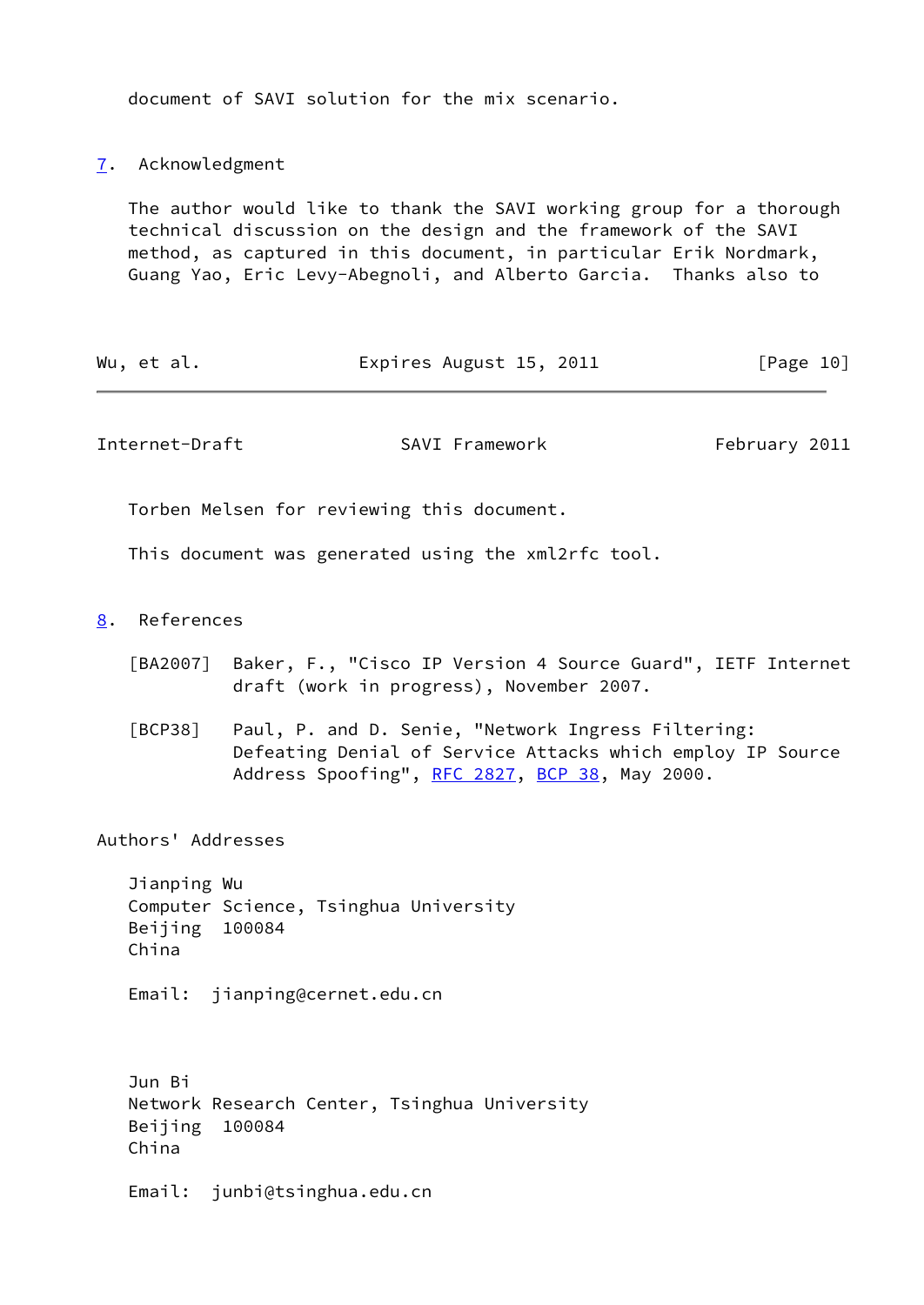Marcelo Bagnulo Universidad Carlos III de Madrid Avenida de la Universidad 30 Leganes, Madrid 28911 Spain

Email: marcelo@it.uc3m.es

Wu, et al. **Expires August 15, 2011** [Page 11]

Internet-Draft SAVI Framework February 2011

 Fred Baker Cisco Systems Santa Barbara, CA 93117 United States

Email: fred@cisco.com

 Christian Vogt (editor) Ericsson 200 Holger Way San Jose, CA 95134 United States

Email: christian.vogt@ericsson.com